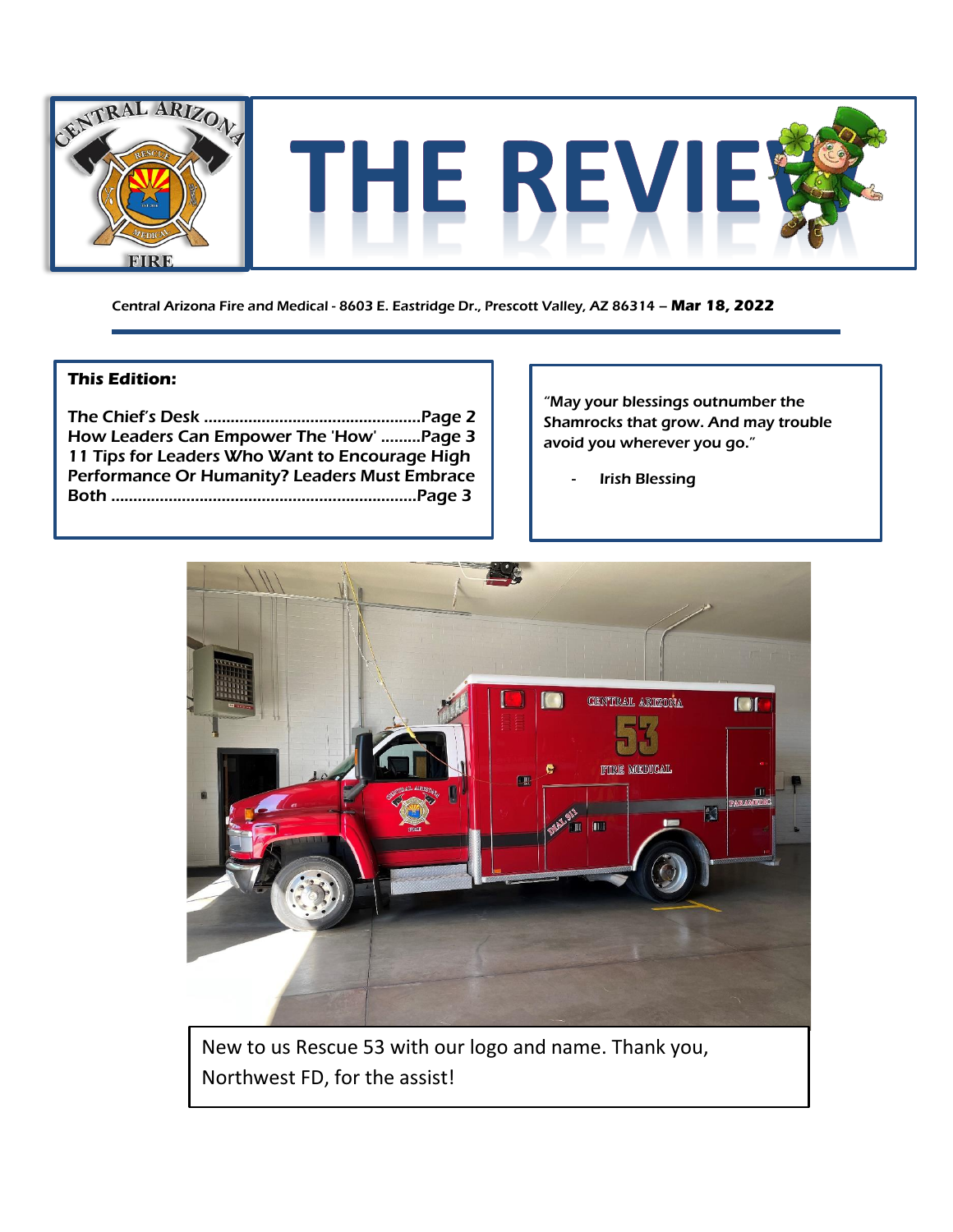## **The Chief's Desk**

I know I covered some of this last week, but I think it is important to paint a clearer picture of where staff is with budget development for next fiscal year, and what we are trying to accomplish.

- 1. CYFD's Net Assessed Valuation (NAV) is 7.4%, Chino's NAV is 6.8% (slightly below what we had anticipated).
- 2. Our workers' compensation increase is 104% or \$564,711. In addition, we may be looking at an assessment of \$375,730 for a total payment of \$940,441. The increase and assessment are a direct result of cancer coverage and COVID.
- 3. PSPRS increased by 3% or \$882,766. This is far better than the \$1,559,359 it would have increased had we not utilized the COPs. This increase is in line with what we anticipated,

### **Upcoming Events:**

Mar 20-26: Chief on Vacation Moab Mar 23: Chief at the Capitol Senate Committee Ambulance Reform Bill

## **Board Meetings:**

Mar 28: Administration CAFMA – 1700-1830

and captures both our annual payment to PSPRS, as well as our COP payment. It's a decrease in what we would have spent, but should not be characterized as some sort significant savings allowing us to spend additional revenues. After all, it is still an increase.

- 4. Our PRCC rate increased by \$167,000 as a result of substantial increases in call volume.
- 5. We have increased the fuel budget by \$85,000, but given what's happened in the last week, that number is being reevaluated.
- 6. There is a placeholder for the SAFER Grant should we be successful. I believe the number was around \$290,000.
- 7. Complete transition into the new wage scale per our agreement: \$480,000.

These are some of the more substantial increases in just our base budget this year. The term base budget refers to our on-going costs that allow us to operate and provide services e.g. utilities, insurance, supplies, fuel, wages and benefits, etc. The increases in the base budget have absorbed the increased revenue from the improved NAVs. The initial budget, with some capital purchases both from the General Fund (our checking account) and from the Capital Reserve (our savings account) would have required a \$.04 increase for CYFD and a \$.02 increase for Chino. CVFD now has capacity as the mill rate cap has been increased from \$3.25 to \$3.375 this year. It will increase to \$3.50 in the next budget year.

In consideration of the volatility and uncertainty in the world, we have cut approximately \$2 million plus from the budget. Most of those cuts are the result of cutting infrastructure and other capital purchases that would have been covered in part by tax collections, and in part by our capital reserves. Additionally, we cut two Non-Operations positions we had planned for this year. Staff is recommending spending only capital that is absolutely necessary in an effort to maintain a healthier reserve. Cuts include vehicles as well as the structural remodel of Station 63.

The initial estimate for Station 63 was around \$600,000. Our most recent estimate stands \$1.5-\$1.6 million, which in today's construction market looks more like \$2 million. Our budget number for the project this year had been \$800,000. Staff believes it best to complete the planning process and then shelve the project until construction costs stabilize. **Cont. Page 4**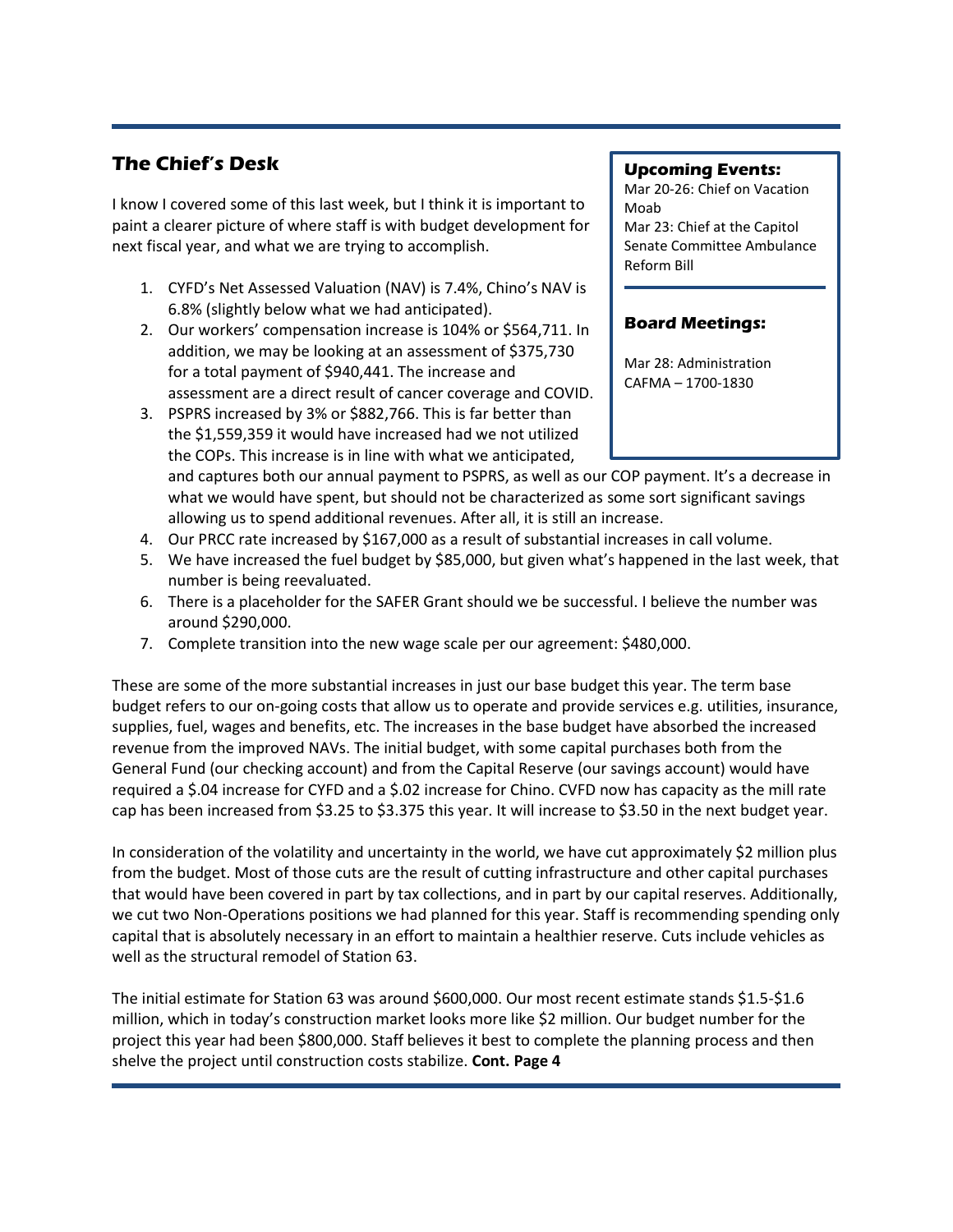# **How Leaders Can Empower The 'How'**

### **By: Bill Edwards**

"Leaders instill in their people a hope for success and a belief in themselves. Positive leaders empower people to accomplish their goals." — Unknown

This exemplifies the importance of empowering the "how." Leaders who are capable of this technique have learned over time through experience, trial and error and expertise gained through repetition. A mature leader guides the team, listens to learn rather than to reply and acts to support growth in the people they lead. This is the foundation of empowering the "how."

There's a lot of discussion and exposure to the leadership concept of "understanding the why," and author Simon Sinek is known for articulating this concept in his well-known concept of "Start with Why." In this concept, he explains how business leaders and strategic communicators need to reverse the approach and message of "what, how and why" to "why, how and what." As Sinek states: "People don't buy what you do, they buy why you do it."

This concept is thoughtful and makes total sense, as examples are evident in everyday life. However, leaders need to take this one step further in order to empower the "how." Empowering the "how" in organizations is "leader business," but it's often left for people to simply figure out. Empowering the "how" equates to leader involvement. It becomes a journey for the team and is the foundation and core task for a leader because it requires vision, experience and maturity to create forward momentum.

## [Forbes.com](https://www.forbes.com/sites/forbestechcouncil/2022/02/24/how-leaders-can-empower-the-how/?sh=c9ae20179d83)

# **High Performance Or Humanity? Leaders Must Embrace Both**

#### **By: Mitch Mitchell**

Many business sectors face complex workforce challenges that will persist long after the Great Resignation officially wanes. In areas like healthcare, older workers have long been retiring faster than organizations, and even universities, can educate and train their replacements. And the rise of remote work will make hiring increasingly difficult for companies and industries that require their people to be physically on-the-job. Even employers that do allow work-from-home and/or flexible arrangements will face increased competition for talent as more of the world's best companies eliminate geographic criteria from their hiring practices, exponentially expanding their talent pools.

What's more, pandemic-driven reconsiderations, from work-life balance to a sense of meaning and purpose, will continue siphoning talented people away from various kinds of demanding and/or thankless jobs. Individuals will have far less tolerance for overwork, burnout, detachment and the frustration top employees often feel when they don't have the opportunity to contribute their best.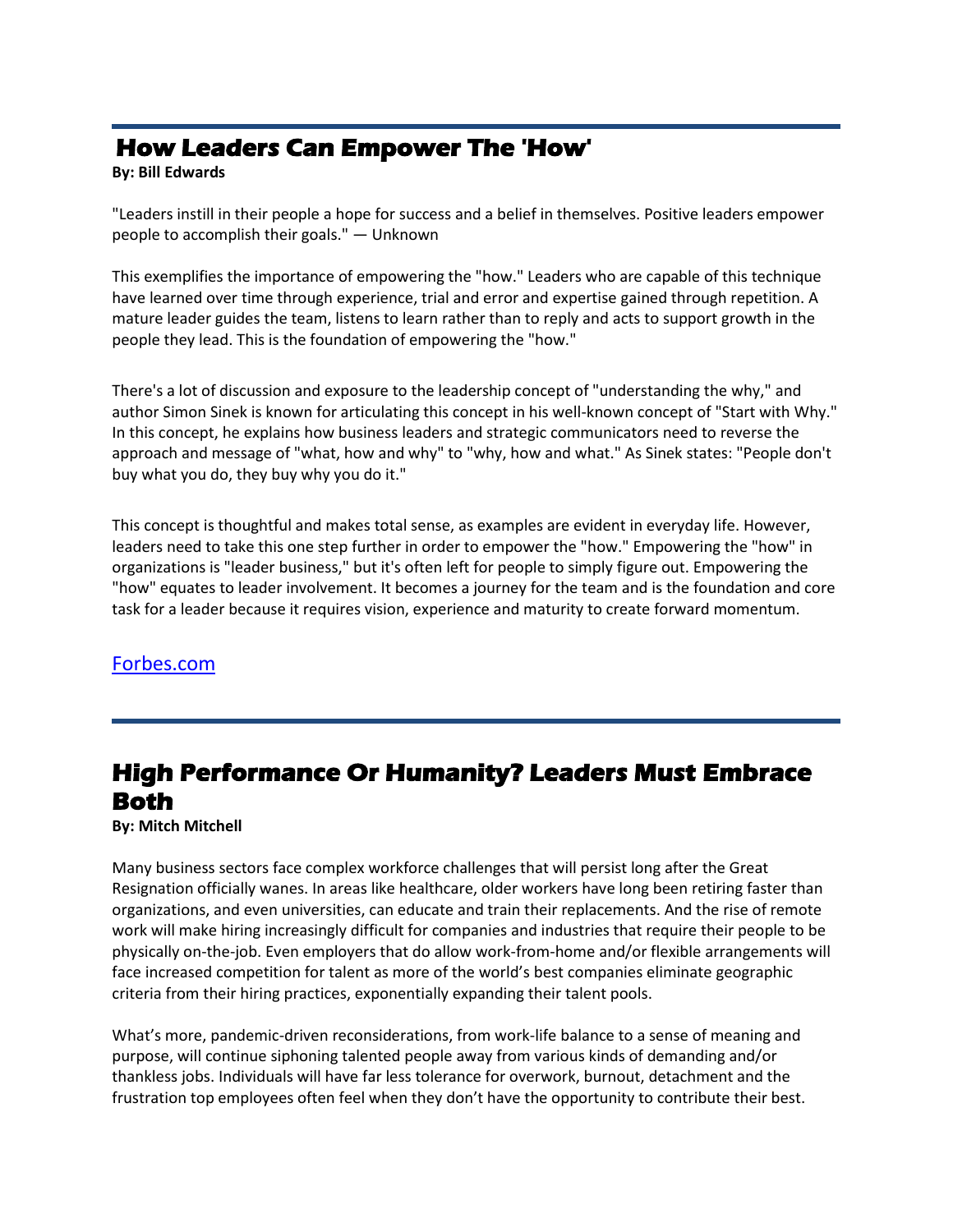They will be less inclined to accept compensation as a substitute for engagement and other motivators, especially in organizations that perpetually rank profits and productivity well above the wholeness of their people.

Many leaders are finding themselves at a critical juncture, struggling to recruit and retain the people they need to deliver on their business plans and investment theses. Specifically, leaders must recognize the senselessness of choosing between their people's high performance and humanity; they both matter. Achieving their business goals requires leaders to prioritize both.

Focus On Getting Focused

From a big-picture perspective, executives should think deeply about what is truly required for their organizations to meet their financial objectives. While it might be tempting to assign teams more and more work as a means of solving growth and profitability issues, it is wiser to first reexamine overall strategy.

## [Forbes.com](https://www.forbes.com/sites/forbescoachescouncil/2022/02/23/high-performance-or-humanity-leaders-must-embrace-both/?sh=136b135738ec)

# **Chief's Desk Continued**

With the cuts, we are back down around the current year's tax rate. That's good and bad. I think the good is self-explanatory. The bad is that we would not be budgeting any funds for the Capital Reserve, which is something we believe is vitally important. We are working on a recommendation for the Board regarding what we think is an appropriate number.

We are in the second year of our plan to implement the wage scale approved last year, which is included in the budget. Additionally, we had talked with the Union about a possible increase for the PEHP plan, an adjustment in the acting pay, and some form of holiday pay increase. Unfortunately, the only piece we could work into the initial budget was the PEHP and the acting pay for a total of a little over \$230,000.

This year, the Union initially requested a 6.8% Cost of Living Adjustment (COLA). They are currently requesting a 3% COLA and would forgo the PEHP and acting pay. A 3% COLA is approximately \$554,210. Just for perspective, an increase of \$.01 on the CYFD rate increases revenue approximately \$88,000. A \$.01 increase on the CVFD rate equals approximately \$15,000.

Tharp is working to run update budget numbers with all of the cuts that we've made along with estimates for a 1%, 2%, and a 3% COLA so the Board can review the potential impact on the tax rates. Additionally, we will need to decide what we all feel is prudent regarding the Capital Reserve. My personal opinion is that we absolutely need to fund some level of increase to help shore up the reserve account.

Staff does not disagree with the concept of a COLA, even though we are in the second year of finalizing the new pay plan. However, forgoing the PEHP and the acting pay does not cover the total amount needed to fund the requested COLA. As a reminder, we have done really well keeping rates down the last few years, and have not increased as much as projected for CYFD. This will be the first potential increase for CVFD as they had been at the cap.